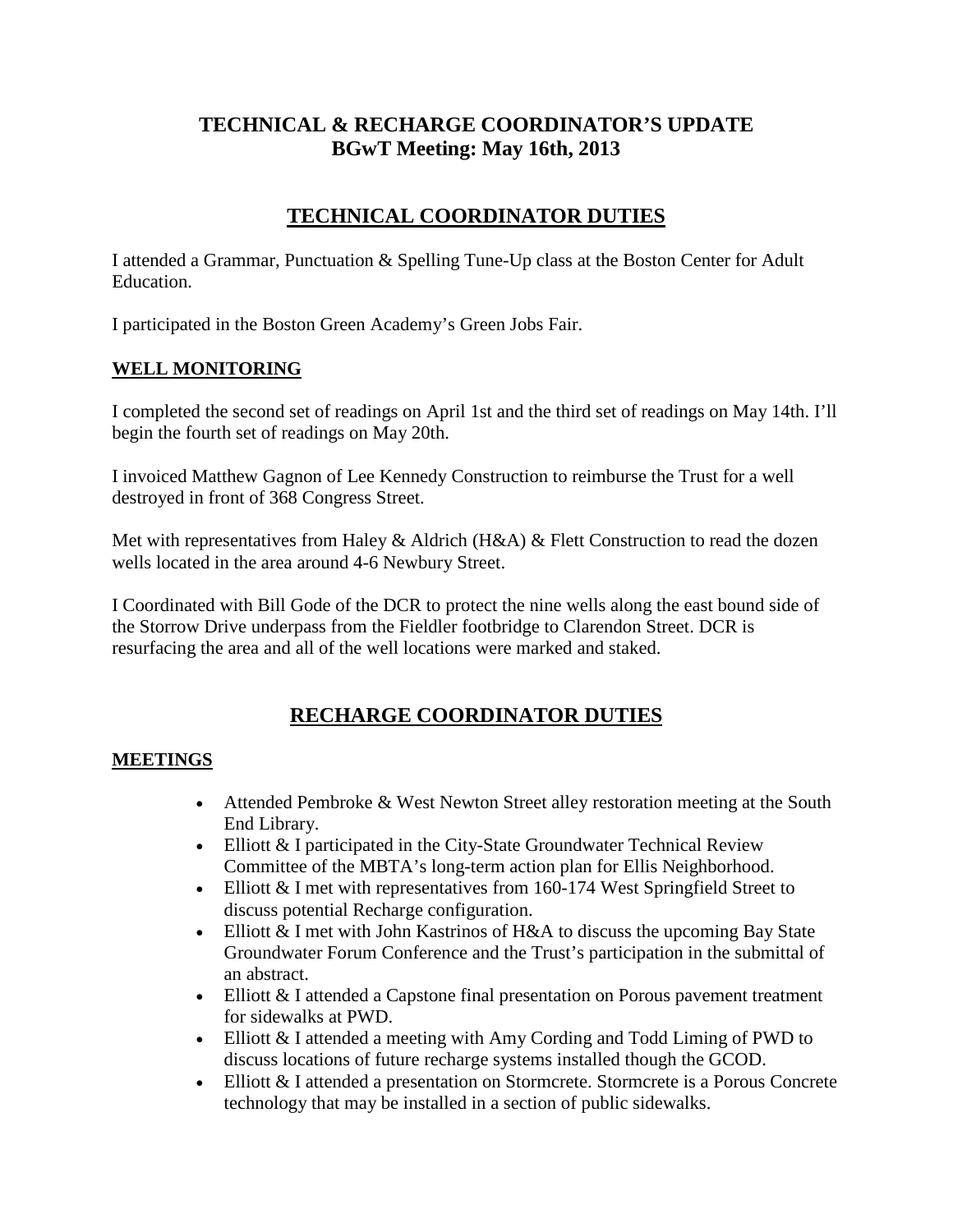- Continued to look at potential configurations to capture runoff from sidewalks before it hits the street.
- Spoke with residents about the installation of different types of recharge systems that can be installed.
- Continued to write comment letter drafts on past projects and review them with Elliott.

# **DATA LOGGER LOCATIONS**

Ellis Neighborhood (4)

- 1 at the corner of Berkley & Chandler St.
- 1 on Saint Charles St.
- 2 on Cazenove St.

South End (4)

- 1 at 35 Milford St.
- $\bullet$  1 at 17 Bond St.
- 1 at 88 Waltham St.
- 1 at 27 Union Park
- 1 at the corner of Tremont and West Brookline St.

Dartmouth Street (8)

• 8 from Beacon St. - Commonwealth Ave.

Bay Village (4)

- 3 on Cortes St.
- 1 on Marginal Road from Arlington Fayette St.

Blagden Street (3)

- 2 from the Exeter Dartmouth St.
- 1 in front of the Copley Square Hotel

Newbury Street (1)

• 1 at 10 Newbury St.

Storrow Drive (3)

• 3 from Embankment Rd. - Clarendon St.